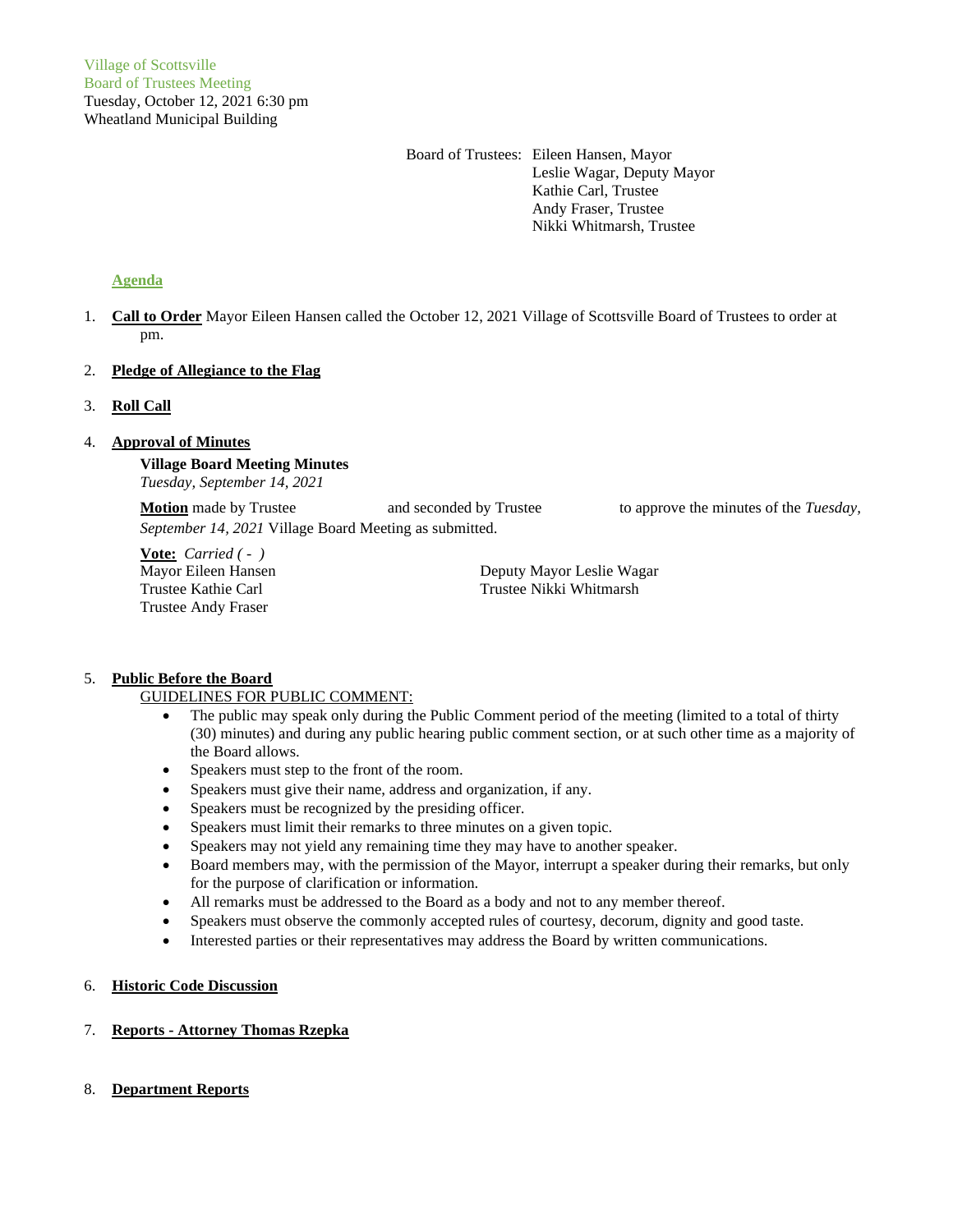# a) **Building Inspector/Code Enforcement Officer**

**Permits Issued**

**Permits Finalized**

**Code Enforcement**

**Developments/Projects**

**New Items**

**Ongoing Items/Concerns**

**Upcoming**

### b) **DPW – Ken Bohn & Todd Schwasman** Recycling totes extra fee

#### **Updates**

### c) **Treasurer – Katie Garner**

#### *Pay Bills:*

**Motion** made by Trustee and seconded by Trustee to approve payables on the AP Check Register Report through October 12, 2021 and prepaid bills with General Payables totaling *\$* .

**Vote:** *Carried ( - )* Trustee Andy Fraser

Mayor Eileen Hansen **Deputy Mayor Leslie Wagar** Trustee Kathie Carl Trustee Nikki Whitmarsh

### *Treasurers Report:* Budget Transfers:

**Motion** made by Trustee **and seconded by Trustee** to approve the budget transfers as listed above from the October 2021 Treasurers Report.

**Vote:** *Carried ( - )* Trustee Andy Fraser

Mayor Eileen Hansen **Deputy Mayor Leslie Wagar** Trustee Kathie Carl Trustee Nikki Whitmarsh

#### *Schedule Public Hearing to expend money from the Sanitary Sewer Fund to pay a portion of the 2021 F450*

**Motion** made by Trustee and seconded by Trustee to schedule a public hearing on November 9, 2021 at 7:00 pm to release money held in the Sanitary Sewer Reserve in an amount not to exceed \$34,833.85 to pay a portion of the 2021 F450 4x4 regular chassis truck found on state bid from Van Bortel Ford.

**Vote:** *Carried ( - )* Trustee Andy Fraser

Mayor Eileen Hansen Deputy Mayor Leslie Wagar Trustee Kathie Carl Trustee Nikki Whitmarsh

# d) **Clerk – Anne Hartman**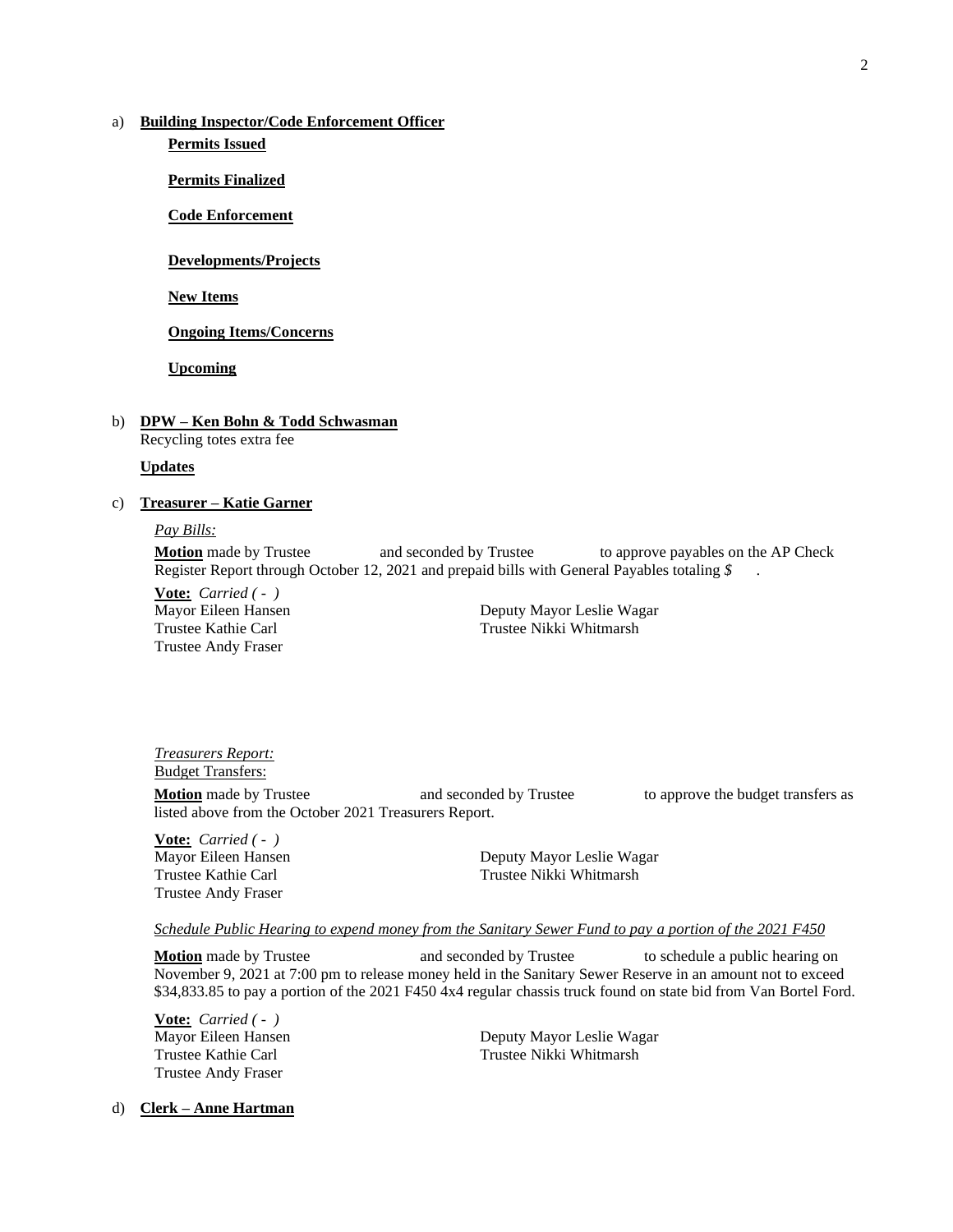#### *Tax payments*

# *Newsletter was sent out*

*Instream*

**Motion** made by Trustee and seconded by Trustee to allow the Mayor to sign the Instream, LLC software support agreement for the period of December 8, 2021-December 7, 2022 for the maintenance and support of the electronic files in the amount of \$1,911.00. **Vote:** *Carried ( - )* Mayor Eileen Hansen Deputy Mayor Leslie Wagar Trustee Kathie Carl Trustee Nikki Whitmarsh Trustee Andy Fraser

*Designation of Polling Place for Village Election to be held on March 15, 2022*

**MOTION:** made by Trustee and seconded by Trustee that the designated polling place for the Village of Scottsville Election to be held on March 15, 2022 will be the Senior Center located within the Wheatland Municipal Building, 22 Main Street, Scottsville, New York 14546 between the hours of 12:00 Noon and 9:00 pm pending approval from the Wheatland Town Board.

**Vote:** *Carried ( - )* Trustee Andy Fraser

Deputy Mayor Leslie Wagar Trustee Kathie Carl Trustee Nikki Whitmarsh

#### 9. **Trustee Reports:**

Deputy Mayor Leslie Wagar – Communications

Trustee Andy Fraser – Grants

Trustee Nikki Whitmarsh – Planning Board/Zoning Board of Appeals

Trustee Kathie Carl - Finance

# 10. **Mayor's Reports - Eileen Hansen**

11. **Old Business**

**Set a public hearing**

12. **New Business**